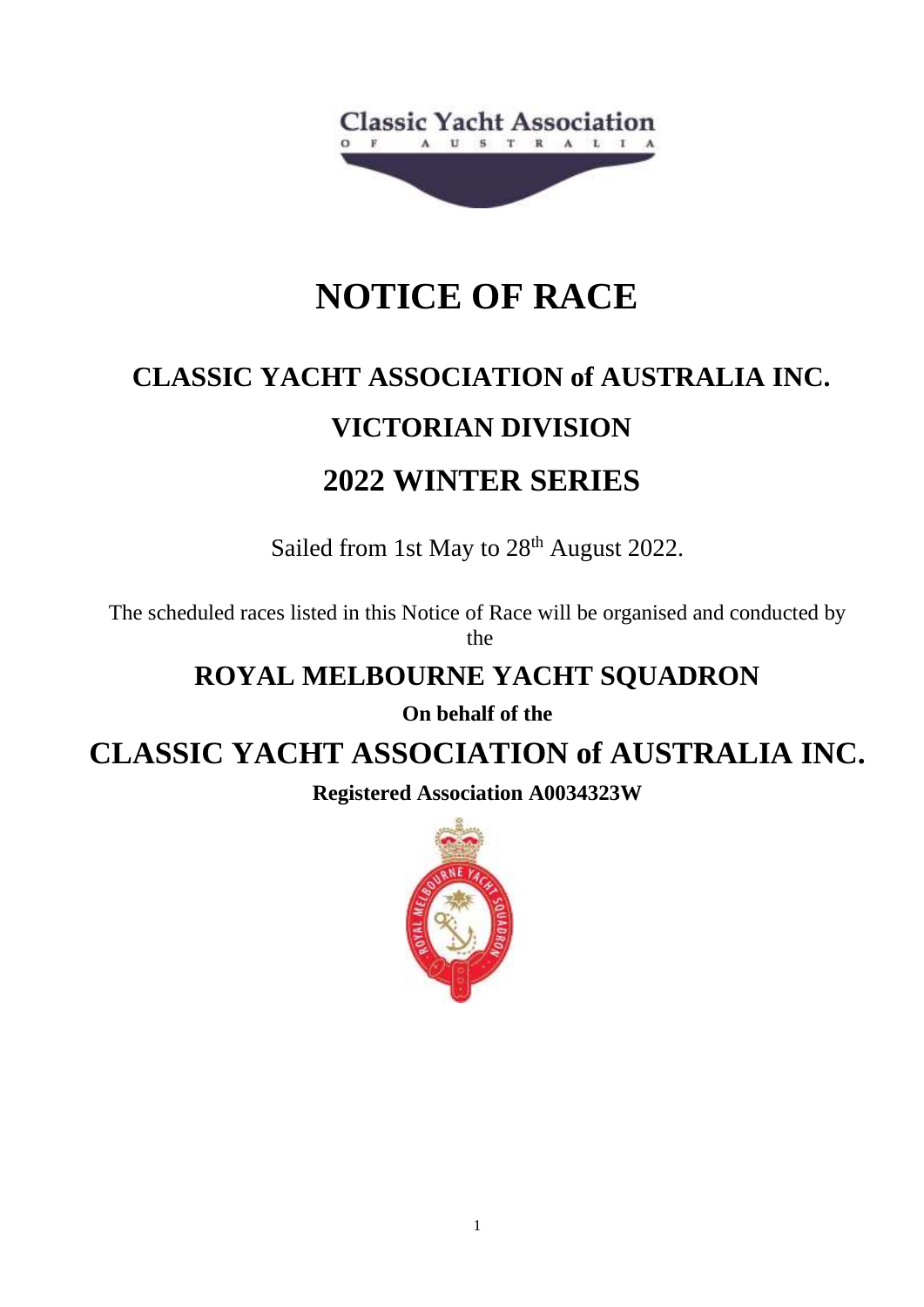#### **1 RULES**

**1.1.** The races will be governed by the rules as defined in the Australian Sailing Racing Rules of Sailing 2021-2024 as amended and the Victorian Port Corporation (Melbourne) Harbour Master Regulations and Directions.

#### **2. ELIGIBILITY and ENTRY**

- **2.1.** The series is open to CLASSIC YACHTS, defined as yachts under CYAA Rules, Rule 2.
- **2.2.** The owners and skipper must be paid up members of the CYAA and be a member of a yacht club affiliated with SAILING AUSTRALIA.
- **2.3.** The owner has completed and lodged a separate 2021/2022 Declaration of Compliance and Safety Equipment Checklist at the home yacht club of the entered yacht. Minimum Safety, Category 7 for Couta boats and Tumlarens, Category 6 for other Classic yachts.
- **2.4.** Entry and Payment of the series entry fee of \$190.00 or individual race entry fee of \$30.00 per nominated race, is via the **RMYS** Top Yacht entry system (TES) for this series.
- **2.5.** Entry fee payment indicates the entry skipper or owner agrees to be governed by the Racing Rules of Sailing as amended the prescriptions and safety regulations of Australian Sailing, the AMS rules and the PoMC regulations - all as modified by the 2022 Winter Series Sailing.Instructions.

#### **3. SCHEDULE of RACES**

| 3.1. | Race                               | <b>Scheduled Date</b> | Club        | <b>Start Time</b> |
|------|------------------------------------|-----------------------|-------------|-------------------|
|      | Race 1                             | <b>1st MAY 2022</b>   | <b>RMYS</b> | 10:30 AM          |
|      | Race 2                             | 15th MAY 2022         | <b>RMYS</b> | 10:45 AM          |
|      | Race 3                             | 29th May 2022         | <b>RMYS</b> | 10:45 AM          |
|      | Race 4* (PURSUIT) 19th June 2022   |                       | <b>RYCV</b> | $10:00$ AM        |
|      | Race 5                             | 3rd July 2022         | <b>RMYS</b> | 10:30 AM          |
|      | Race 6                             | 17th July 2022        | <b>RMYS</b> | 10:30 AM          |
|      | Race 7                             | 31st July 2022        | <b>RMYS</b> | 10:30 AM          |
|      | Race 8                             | 14th August 2022      | <b>RMYS</b> | 10:30 AM          |
|      | Race 9* (PURSUIT) 28th August 2022 |                       | <b>RYCV</b> | 10:00 AM          |
|      |                                    |                       |             |                   |

**Note: \* Club allocation to conduct these races may be changed to other races in this series.**

**3.2.** A change to the scheduled start time of any race will be notified by a Notice of Race amendment and the individual races.

#### **4. SAILING INSTRUCTIONS**

**4.1.** The sailing instructions and allocated/adjusted handicaps for eligible yachts for each race will be available on CYAA Website at least 24 hours prior to each race.

#### **5. VENUE**

**5.1.** Racing will be conducted in the northern end of PORT PHILLIP waters.